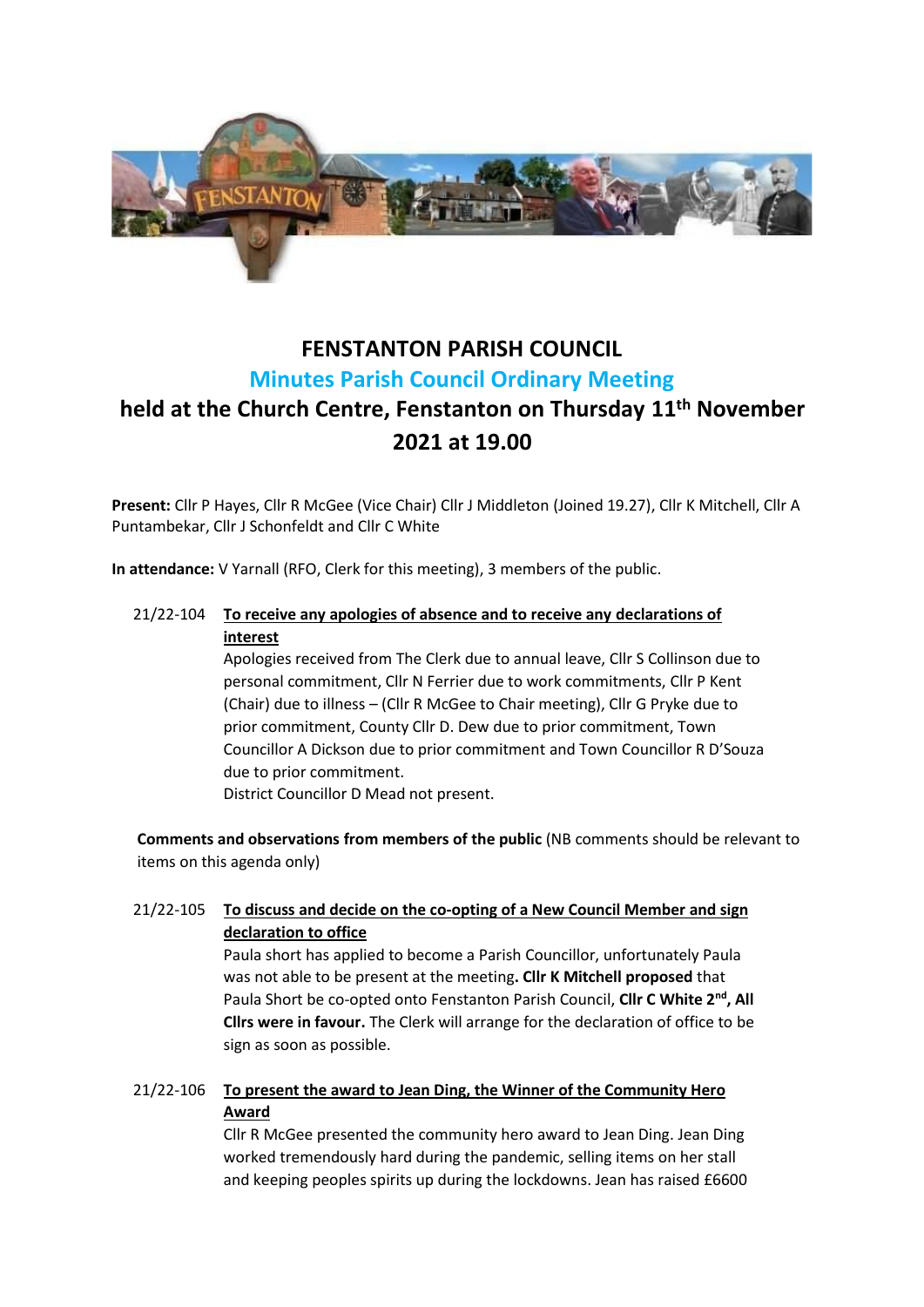across 34 charities and sold many books, jigsaws, plants and anything that came her way on her stall during lockdown.

# 21/22-107 **To approve the minutes of the Parish Council Meeting held on Thursday 14th October 2021**

Cllr R McGee referred to a spelling mistake of Jonathan Djanogly within the minutes. Cllr J Schonfeldt asked who the other two members from the CCC Flood Authority were (21/22-86). This is to be investigated**. Cllr P Hayes proposed** that the minutes of the Parish Council meeting held on Thursday 14th October 2021 were a true record of the meeting. **Cllr C White 2nd, All Cllrs were in favour.**

 21/22-108 **To receive reports from the County and District Council** No Reports.

#### 21/22-109 **Flood Working Group – updates**

MP Jonathan Djanogly has promised to contact the environment agency and highways. Nothing has been heard back from County Council. Cllr K Mitchell has updated the website with information regarding flooding, what to do and who to contact if Flooding occurs. He has also asked for volunteers to join a flood working group but not had any volunteers so far. If Volunteers come forward a possible £1500 of equipment can be provided. Clerk to include in Spectrum and Cllr A Puntambekar to put a request out on social media.

#### 21/22-110 **Operation London Bridge – discuss Parish Council procedures**

The Parish Council need to decide on a strategy for the event and arrangements put in place. A draft page needs to be ready to go for the website. Cllr K Mitchell will action this. Business cannot be conducted during the ten days of mourning. There will be a memorial book in the village. The church bells need to be tolled as per the regulations. Clock tower lights either need to be changed to purple or turned off. Clerk is liaising with the church about the bells and investigating the clock tower lights. **Cllr J Schonfeldt proposed** that the required motions were put into place, **Cllr**  A Puntambekar 2<sup>nd</sup>, 1 abstained, All other Cllrs in favour.

### 21/22-111 **Update – Communication with HDC, meeting with HDC and County Councillor D. Dew planned**

Item 21/22-113 also discussed within this item. The meeting with HDC and County Councillor D. Dew is planned but has not yet happened. Cllr J Schonfeldt suggested a letter of complaint should be sent to Jo Lancaster as the has been no further progress.

With regards to the next CIL round, currently the Parish Council are unlikely to be in a position to submit anything by the end of December as discussions with HDC and CCC are required but communication with CCC and HDC is difficult as they do not respond to the Parish Council. This item will be on the next agenda to discuss how to move forward as currently there is no relationship with principal authorities.

#### 21/22-112 **Update on Defibrillator - possible locations**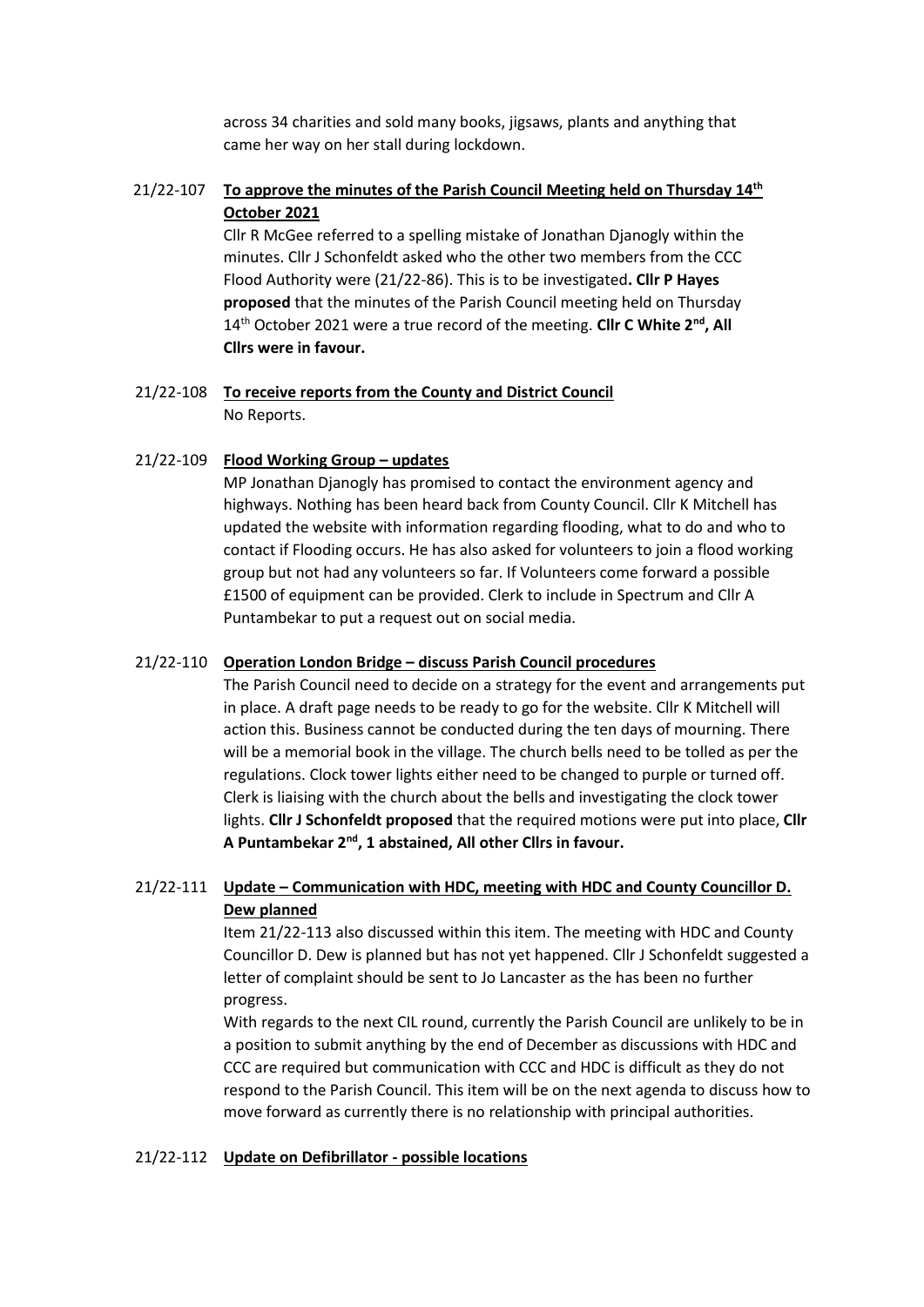Cllr R McGee has contacted County Council about the request to use lamp posts to place defibrillators. No response has been received.

The new defibrillator to be purchased will be an upgraded version. It was also questioned whether the defibrillator outside the shop should be upgraded. Training on the use of defibrillators and CPR could take place in the village.

It was suggested the request to put a defibrillator on a private property could be put out to the village. The liability of having one on a private property should be investigated. Cllr A Puntambekar will reach out on social media regarding this once the other 2 have been installed.

It was questioned whether the Parish Council could look into paying for the power of more lampposts in appropriate places to where the defibrillators will need to go. Also, Morris Homes and Chorus homes could be investigated as possible locations.

# 21/22-113 **Submission of proposal for Cambridge Road improvements – prepare for next CIL round at end of year – update on meeting with Sonia Hansen** See item 21/22- 111

# 21/22-114 **Request from the Village Hall Trust to hold the Christmas Fayre at the Clock Tower on Friday 3rd December**

**Cllr K Mitchell proposed** the Parish Council agree for the Christmas Fayre to be held at the clock tower, **Cllr J Schonfeldt 2nd, all in favour.**

#### 21/22-115 **Review of the Fenstanton Parish Council website**

Cllr R McGee expressed his thanks to Cllr K Mitchell for all the hard work and time he has given in building the Parish Council website. Cllr K Mitchell stated that there were some new accessibility statements from NALC and the website will need adjusting based on this. Cllr A Puntambekar suggested that the website should be updated to make it more mobile friendly, with the possibility of building an App with push notifications, etc. Cllr J Middleton suggested that the website would be vital if Spectrum is lost. Social media important to engage with younger Parishioners. The Parish Council has previously agreed to the possibility of employing someone to provide admin support to the Clerk, this person could also cover social media and communication. **Cllr K Mitchell proposed** that that the Parish Council get professional advice on the website and pursue the possibility employing a third staff member, **Cllr R McGee 2nd, All in favour.**

#### 21/22-116 **Approve order for Play Ground repairs – Kompan £9255.20**

Cllr R McGee provided the background information for this order. He explained that 5+ companies were originally approached for quotations, unfortunately some did not respond or were not able to quote. Kompan was the only Company that provided an official quotation and approximate lead time. Sutcliffe's quotation was a verbal quotation to Cllr G Pryke and the Clerk was unable to contact them for lead times and a written quotation was not received. The Playground repairs highlighted in the inspection report need to be carried out as quickly as possible to ensure the safety of the Play areas and those using them. **Cllr J Schonfeldt proposed** the Kompan order for £9255.20 was approved, **Cllr J Middleton 2nd, In favour: 5 Against:2.**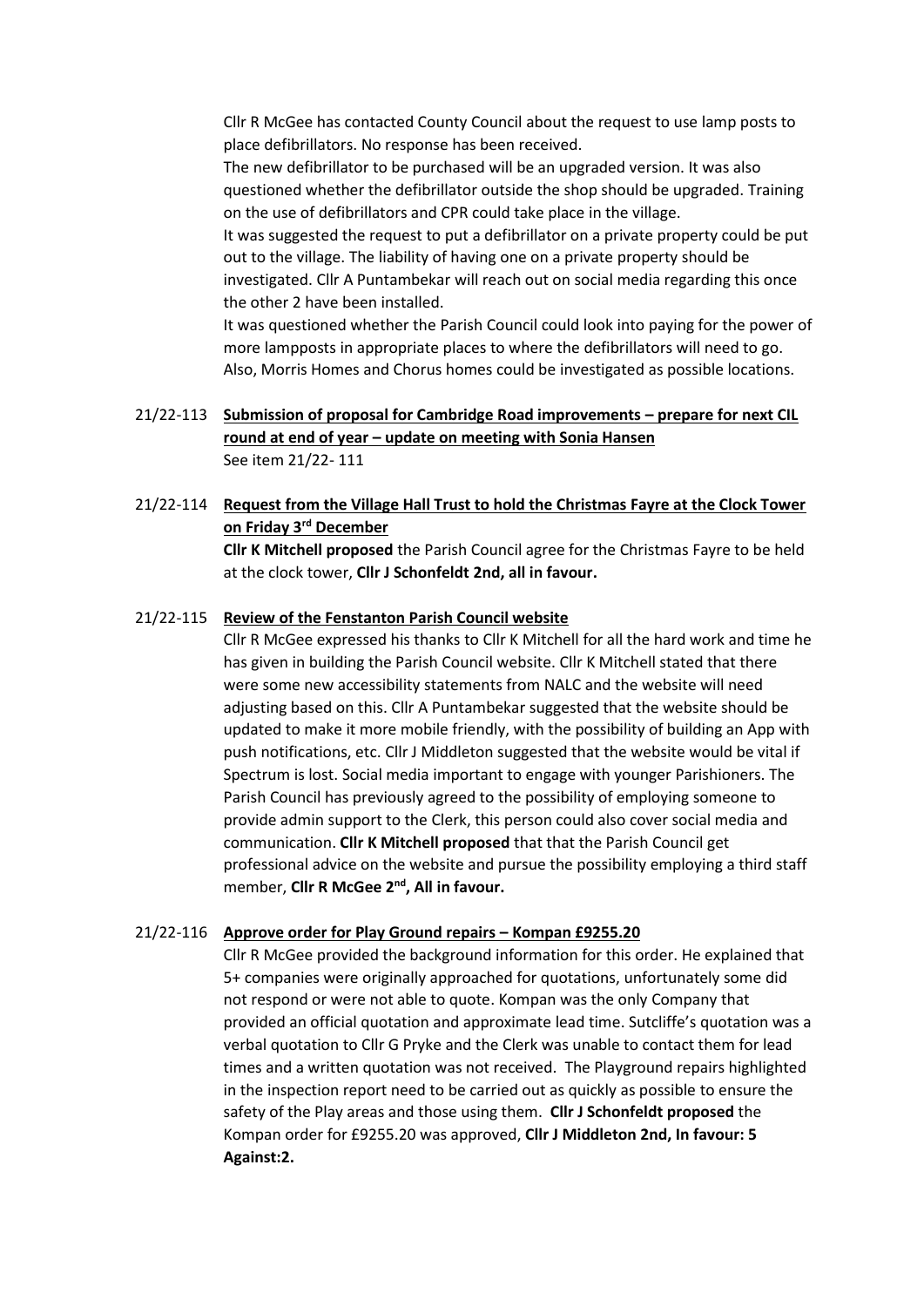- 21/22-117 **Discuss and decide on spend of £10,000 for repairs to the Church yard pathways** There are two paths that need repairing. One path belongs to the Parish Council and one to the Church. Two quotes have been received and the County Council have been asked to contribute. It needs to be investigated if the Church path can legally be funded. The decision will be deferred until the next meeting.
- 21/22-118 **Committee Updates:- Planning, General Purposes , Finance and Constitution & Burial - Information Only – no discussion or decisions can be made** No updates, items form general purposes have already been covered.
- 21/22-119 **Discuss the Pitfield and Youth Club funds, agree for funds to be transferred to one of our current accessible bank accounts and name the person making the claim in the minutes of this meeting**

The history behind the Youth Club and Pitfield accounts was explained. When the money is transferred to a current accessible bank account, both funds will be kept as earmarked reserves. The youth club fund will only be spent on youth activities and the Pitfield Fund will remain for upkeep of the clock tower only. **Cllr K Mitchell proposed** the Pitfield and youth club banks accounts were closed and remaining funds should be transferred to the Parish Council bank account. The responsible Financial Officer (Vicky Yarnall) should request these transfers to take place. **Cllr C White 2nd , All Cllrs were in favour.**

# 21/22-120 **Unity Trust Bank – discuss and decide on signatories, set payment limit and decide on main authorised users**

**Cllr J Middleton proposed** the below signatories and authority levels were approved, **Cllr C White 2nd , All Cllr were in favour**.

# **Suggested Signatories:**

- 1. Clerk
- 2. RFO
- 3. Cllr K Mitchell
- 4. Cllr P Kent
- 5. Cllr R McGee

# **4 online users required, suggestion and suggested roles:**

- 1. Clerk (Online role: View Submit and Authorise)
- 2. RFO (Online role: View Submit and Authorise)
- 3. Cllr K Mitchell (Online role: View Submit and Authorise)
- 4. Cllr P Kent (Online role: View and Authorise)

# **Payment Limit suggestions:**

- 2 user authorisations for all payments
- 3 user authorisations over £5000.

# 21/22-121 **Payments and Receipts Schedule (items since previous meeting)- approve payments- Appendix A**

**Cllr K Mitchell proposed** that all payments and transfers were approved, **Cllr R McGee 2nd , All Cllrs were in favour.**